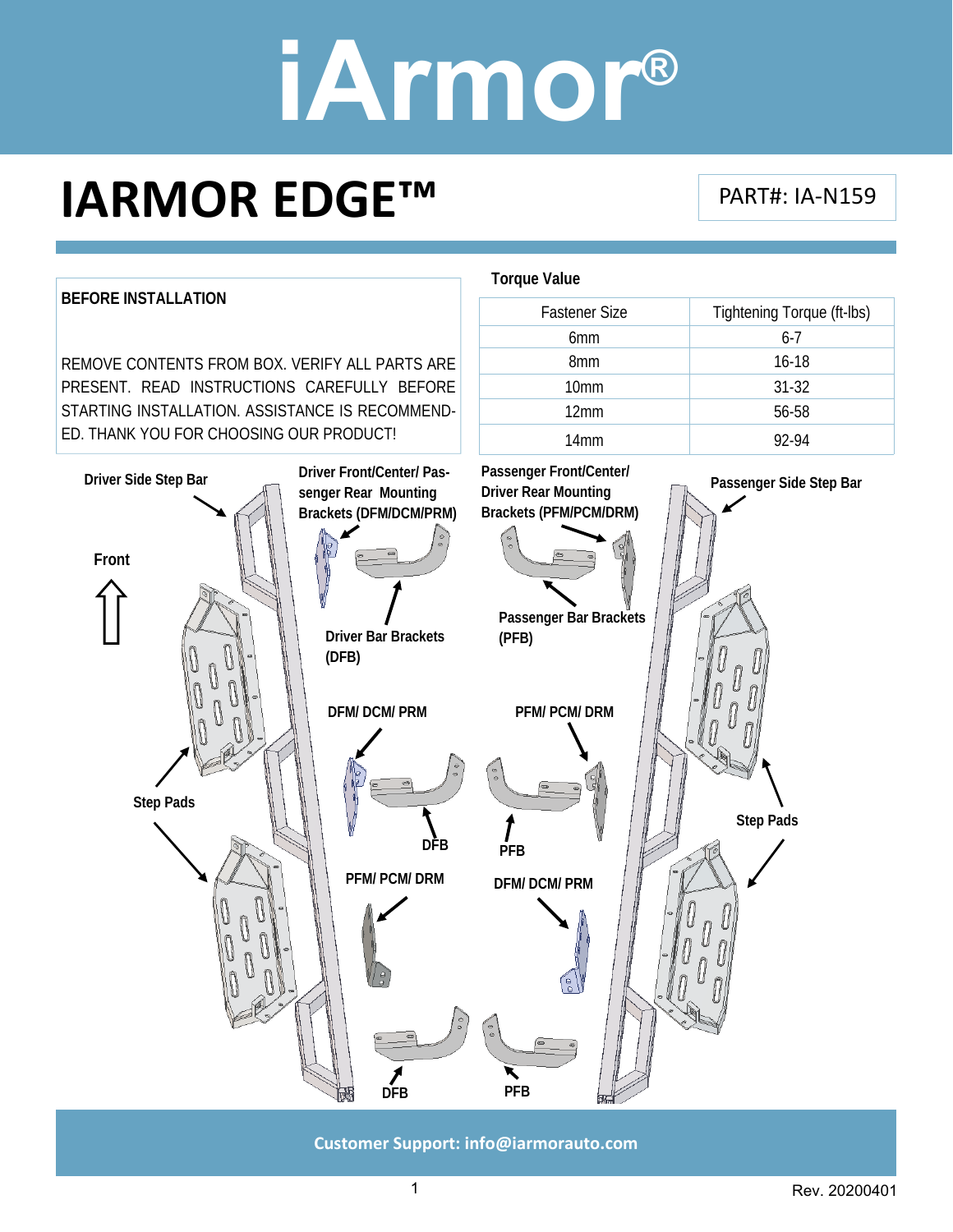

**The instruction here is for your reference only. We strongly recommend the professional installer for best result. We are not responsible for any damage caused by the installation**.

#### **STEP 1**

Install the Step Pads onto the step bars with (32) M6X1-20 T-Bolts, (32) M6 Flat Washers, (32) M6X1 Nylon Lock Nuts and (8) M6X1-20 Flat Sunk Head Bolts.









Starting on the passenger/right side front of the vehicle, locate the front (3) factory studs along the inner side of the body panel, **(Fig 1)**. **NOTE:** Use a wire brush or die to remove paint buildup from the threaded studs.

**Customer Support: info@iarmorauto.com**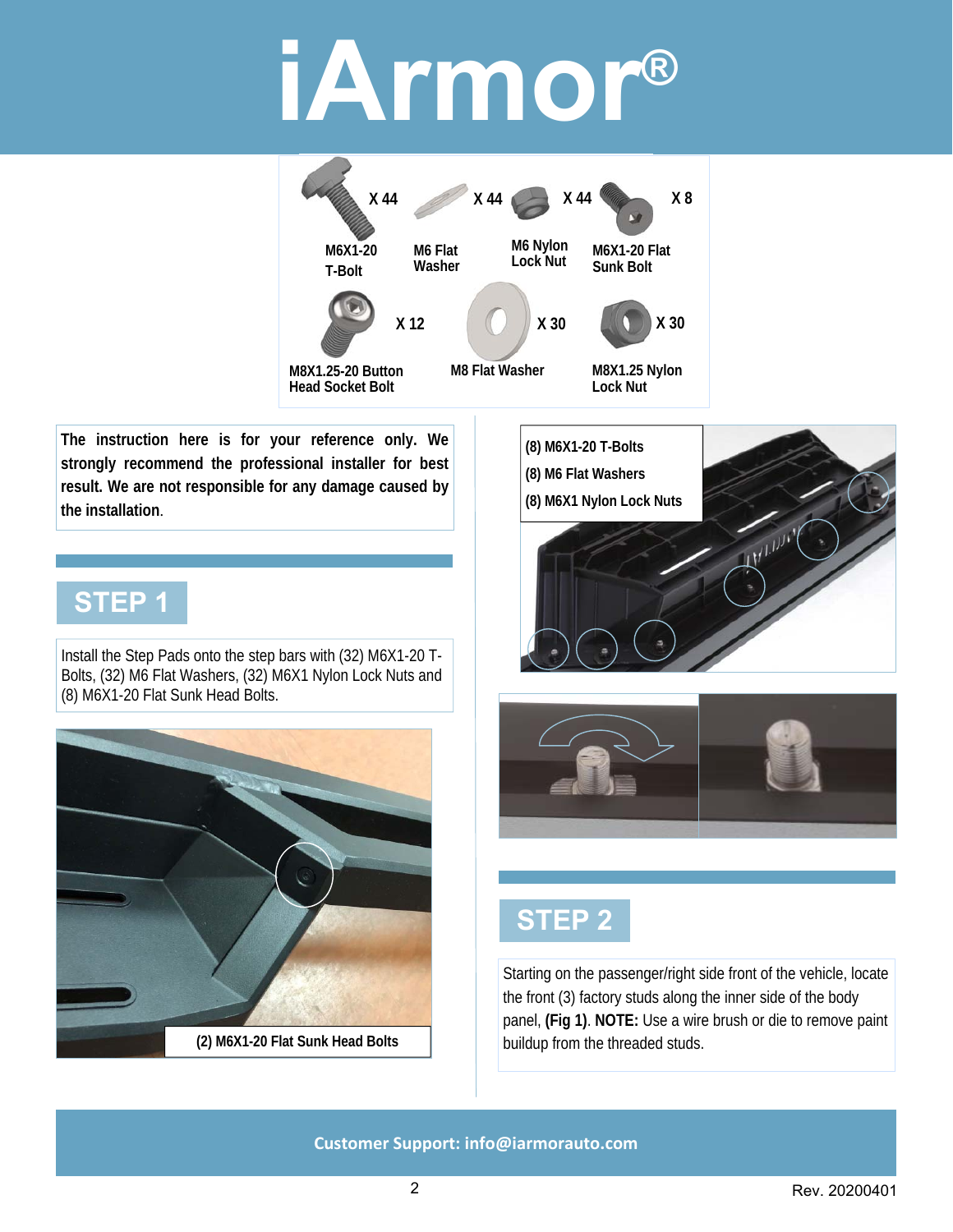

#### **STEP 3**

Assemble the Passenger Front Mounting Bracket **(PFM/PCM/ DRM)** and Passenger Bar Bracket **(PFB)** with (2) M8X1.25-20 Button Head Socket Bolts, (2)M8 Flat Washers, (2)M8X1.25 Nylon Lock Nuts. **(Fig 2)**



#### **STEP 4**

Attach the assembled passenger side front bracket to the vehicle using the included (3)M8 Flat Washers, (3)M8X1.25 Nylon Lock Nuts. **(Fig 3)**. Do not tighten hardware at this time.



**(Fig 3) Passenger Front Side with Mounting Bracket Installed** 

### **STEP 5**

Repeat **Step 2– 4** to install the passenger side center and rear mounting brackets (**Fig 4 & 5**).



**(Fig 4) Passenger Rear side with Mounting Bracket installed** 

**Customer Support: info@iarmorauto.com**